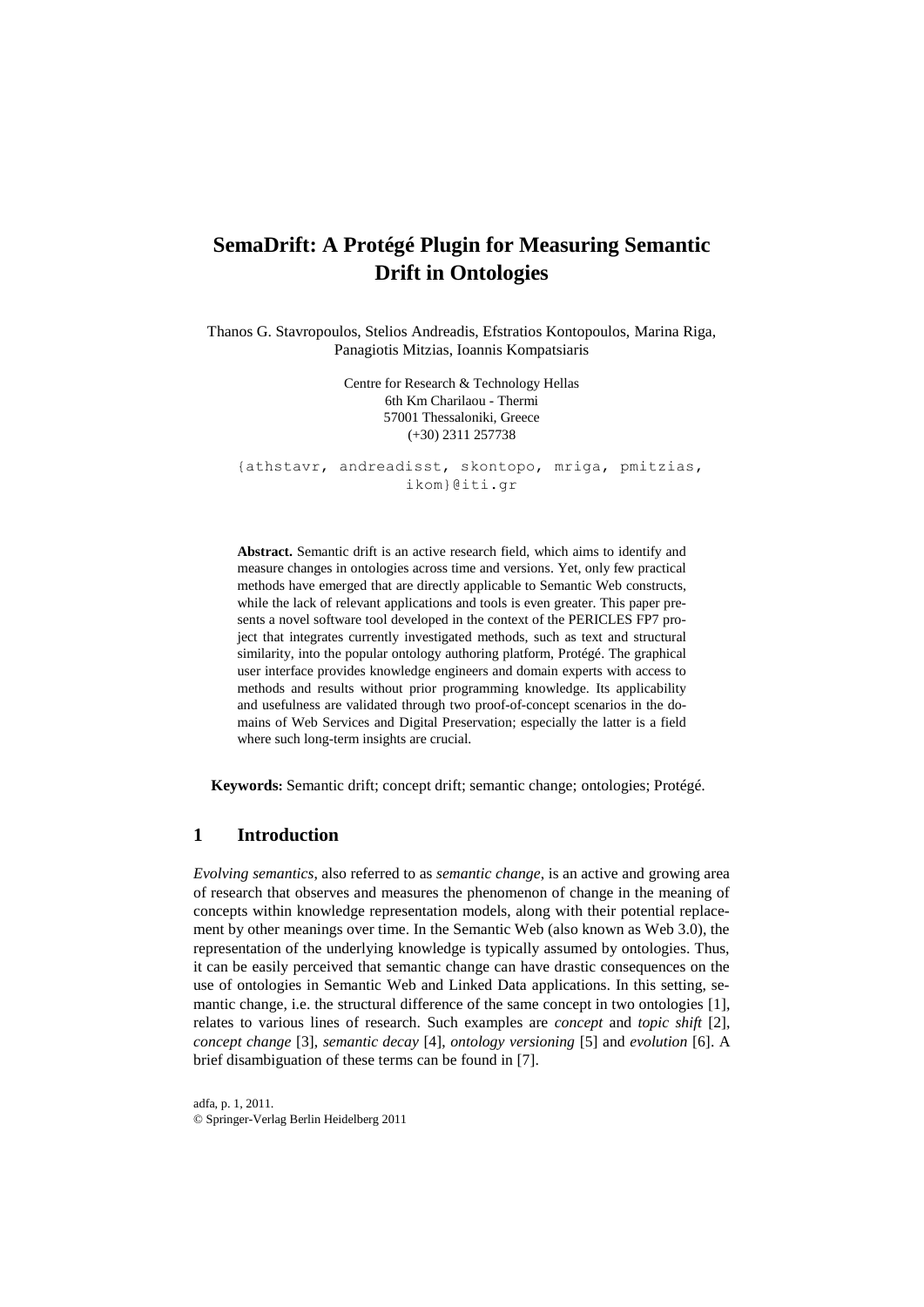This paper focuses on *semantic drift*, i.e. the phenomenon of ontology concepts gradually changing as knowledge evolves, obtaining possibly different meanings, as interpreted by various user communities or in a different context, risking their rhetorical, descriptive and applicative power [8]. *Concept drift* can refer to this languagerelated phenomenon, but also in abrupt parameter value changes in data mining [9].

We present the SemaDrift plugin for the Protégé platform<sup>1</sup>, aimed at assisting a wider audience to monitor and manage concept drift. The plugin was developed in the context of the PERICLES FP7 project<sup>2</sup>, integrating and extending existing studies [2] and previously developed open, reusable methods [7]. A graphical user interface (GUI) makes the tool more attractive for a wider audience, including non-experts, towards accessing methods for monitoring evolving semantics, as a vehicle to measure and manage ontology change. The tool is validated through two realistic realworld applications, in Digital Preservation and Web Services, demonstrating its applicability and usefulness.

The rest of the paper is structured as follows: Section 2 presents related work in metrics and tools for measuring drift. Section 3 presents the proposed framework consisting of the drift metrics and the tools functionality. Section 4 presents proof-ofconcept applications, while conclusions and future work are listed in the final section.

## **2 Related Work**

Measures of semantic richness of Linked Data concepts have been investigated in [4], proving that increasing reuse of concepts decreases its semantic richness. Other studies have examined change detection between two ontologies at a structural or content level [1]. Concept drift has been measured either by clustering while populating ontologies [10] or by applying linguistic techniques on textual concept descriptions [11]. A vector space model by random indexing has been utilized to track changes of an evolving text collection [8]. A strategy to represent change has been based on ontology evolution [6]. However, most of these techniques are not directly applicable to Semantic Web constructs or present limited statistical data.

An appealing solution transfers the notions of *label*, *extension* and *intension* from machine learning concept drift to semantic drift, further defining them in ontology terms [2]. Much philosophical debate examines how and by which properties a concept can be identified across time and appropriate formalization [12]. Some have utilized the notions of perdurance and endurance [13], so as to seek identity, by defining rigid properties that have to be persistent across instances and, thus, can identify entities [9]. Further works have followed, focusing on the extensional drift aspect of statistical data [14]. In this work we adopt, implement and integrate the methods in [2] into a familiar application for knowledge engineers, targeting not only the lack of reproducible cross-domain metrics for semantic drift, but also the lack of similar graphical user interfaces.

<sup>1</sup> The Protégé Ontology Editor: http://protege.stanford.edu

<sup>2</sup> PERICLES FP7 project: www.pericles-project.eu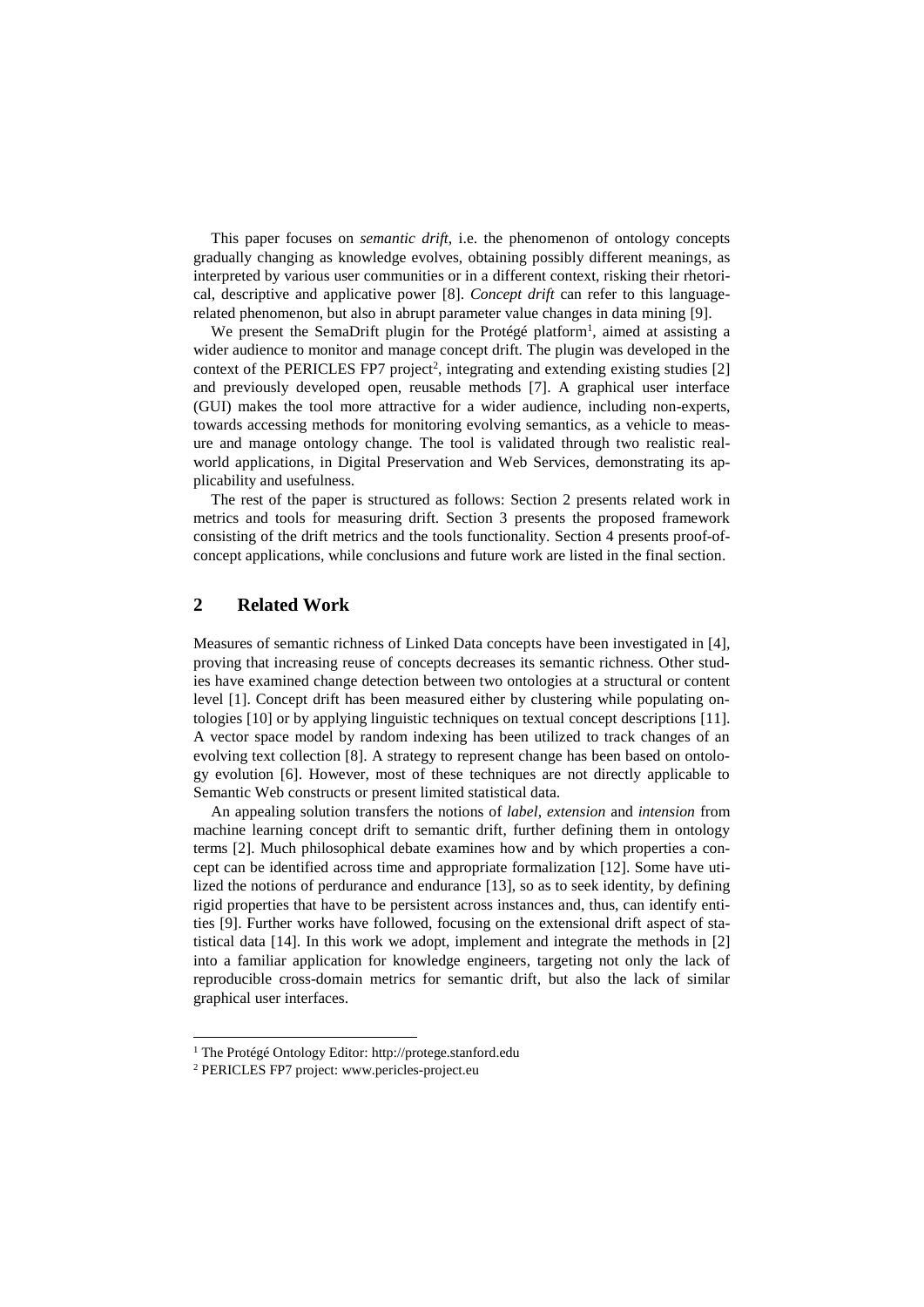## **3 The SemaDrift Protégé Plugin**

SemaDrift aims to bring novel semantic drift measuring capabilities into a popular ontology platform, Protégé. Protégé offers many advantages to be chosen as the tool to integrate with. Traditionally as a desktop application, and recently also as a web application, it provides a user-friendly graphical interface for authoring ontologies and included entities, and naturally constitutes a more flexible alternative to plain text or RDF/OWL, especially for the unfamiliarized users.

Additionally, Protégé also integrates a variety of add-ons developed by its highly active community of users, like e.g. reasoners and third-party plugins, such as query tools and rich graph visualizations. The SemaDrift plugin fits perfectly into this multipurpose environment, allowing users to interleave drift measurement, ontology authoring, reasoning, querying and visualization.

Both the plugin and its underlying drift metrics library are available online<sup>3</sup> under Apache V2 license. The metrics library was developed in Java and is based on the OWL API<sup>4</sup> for parsing ontologies and on Simmetrics<sup>5</sup> for implementing text similarity algorithms. The plugin is written in Java Swing<sup>6</sup>, as required by Protégé.

#### **3.1 Semantic Drift Metrics**

This section presents a brief summary on the definition of the adopted metrics, as they were initially defined in [7]. Three aspects (types) of change are considered: (a) *Label* refers to the description of a concept via its name or title, thus equivalent to its : . Label drift employs string similarity, using Monge-Elkan [15]; (b) *Intension* refers to the concept's characteristics implied via its properties, thus equivalent to the set of OWL datatype and object property triples where the concept participates either as subject or object. Intension drift uses Jaccard similarity between sets of triples; (c) *Extension* refers to the set of things a concept extends to, thus its instances. Extension drift employs Jaccard similarity between sets of instances. Total or *Whole* drift for a concept is defined as the average drift for the three aspects.

Meanwhile, the correspondence of a concept across versions can be either known or unknown. In the *identity-based* approach, concept  $A$  in ontology  $O_1$  is known to have evolved into concept  $B$  in ontology  $O_2$ . On the contrary, in the *morphing-based* approach, concept  $A$ 's identity correspondence to a single concept in the latter ontology is unknown, as concepts constantly morph into new ones. To preserve the general applicability of the tool without requiring any further, detailed and domain-dependent user input, we follow the latter approach, measuring concept drift in comparison to every other concept of an evolved ontology.

<sup>3</sup> SemaDrift Library API and Protégé Plugin online: http://mklab.iti.gr/project/semadriftmeasure-semantic-drift-ontologies, hosted at MKLab tools: http://mklab.iti.gr/results/tools

<sup>4</sup> OWL API: http://owlapi.sourceforge.net

<sup>5</sup> https://github.com/Simmetrics/simmetrics

<sup>6</sup> https://docs.oracle.com/javase/7/docs/api/javax/swing/package-summary.html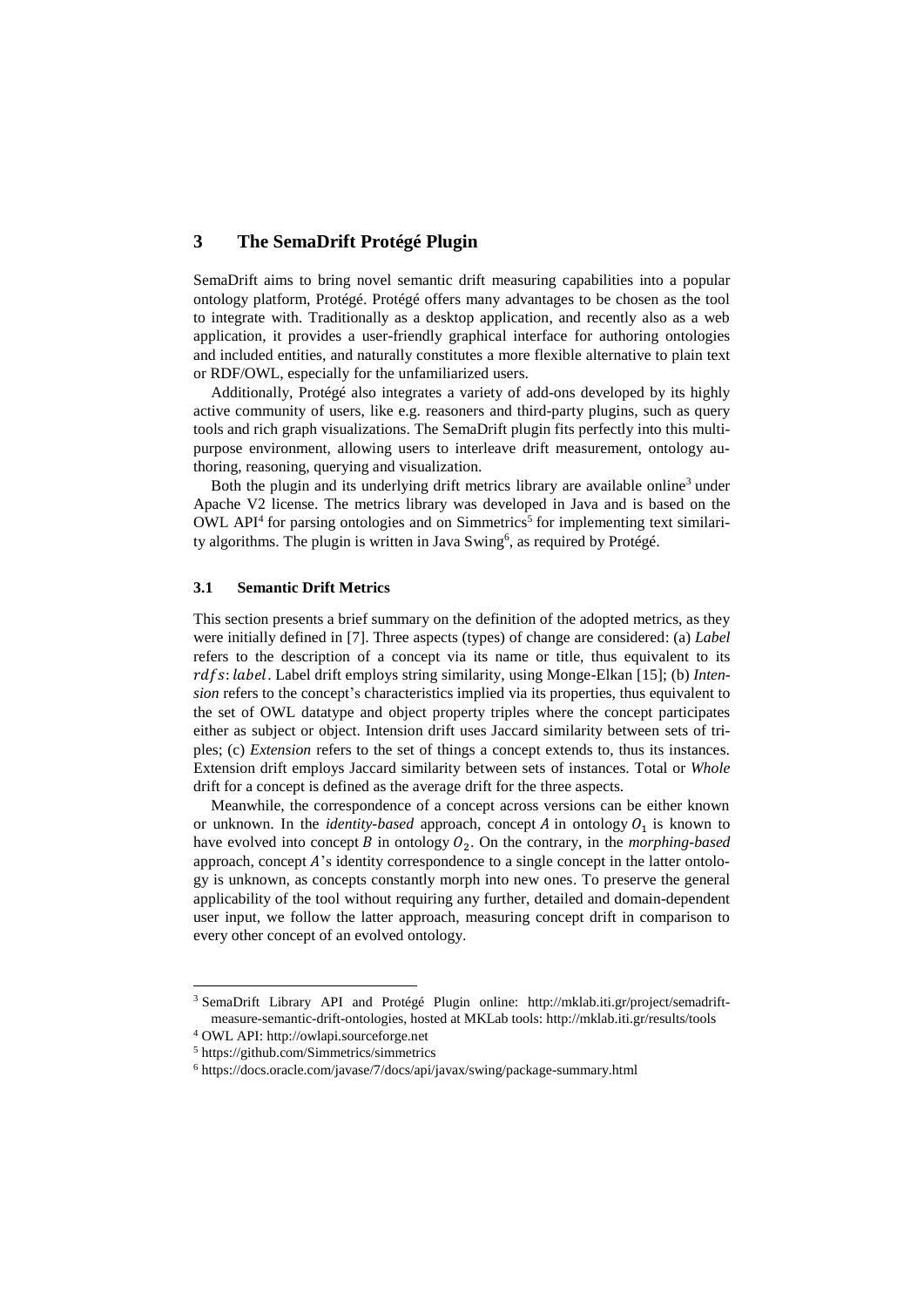#### **3.2 Functionality**

A comprehensive look at the SemaDrift plugin functionality is shown in [Fig. 1.](#page-4-0) The tool provides a subset of the basic functions of the underlying SemaDrift API, in a graphical manner. For that purpose, it exposes some of its functions and accommodates the outcomes in suitable user controls using the Java Swing library. This edition of the plugin focuses on ontology pairs, i.e. two versions of the same ontology, in order to provide more insight into them and their differences, fitting also into the Protégé workspace philosophy. Usually, the users work on a single ontology at a time, which is always displayed as a tree hierarchy of classes at the left pane. Then, plugins occupy the right pane, which is free to accommodate their functions [\(Fig. 1\)](#page-4-0).

As a first step the user has to select the pair of ontologies for which to measure drift. To take advantage of the environment, the plugin assumes that the first selected ontology is the one currently loaded in Protégé, allowing also its in-depth visualization, reasoning and query execution. The second ontology can be selected from the SemaDrift pane using the "Browse" button to look through local or remote storage.

After both ontologies are available, pressing on the "*Measure Drift*" button will display the SemaDrift metric results. Stability, as a measure of drift, is shown in two sections: overall average stability per aspect and concept pair stability for all aspects. The first section constitutes the most generic, abstract measure of drift. It displays a table with the average drift of all concepts from the former ontology to the latter, per each of the four aspects: label, intension, extension and whole. Naturally, the measurements are derived using the metrics and algorithms for each aspect described in the previous section, yielding a value from zero (no similarity) to one (full similarity).

The second section of results is displayed in respective tables. Each table row corresponds to a concept of the former ontology and each column to a concept of the latter. Consequently, each cell holds the similarity metric (i.e. concept stability) between each pair of concepts. These similarity values between pairs can further be utilized by users for different purposes; examples are given in the next section.

Concluding, the GUI in its current form is in essence a first step towards measuring semantic drift in a graphical manner. Its many possible extensions considered are given in the final section of this paper.

## **4 Use Case Scenarios**

This section validates the applicability and usefulness of the proposed SemaDrift tools through two proof-of-concept scenarios presented below in the domains of Digital Preservation and Web Services.

#### **4.1 Semantic Drift in Digital Preservation**

The field of Digital Preservation shows much need for change detection across time and versions. The realistic scenario presented here serves as a means for validating the applicability of the framework in real-world conditions, while showcasing the usability of the SemaDrift Protégé plugin.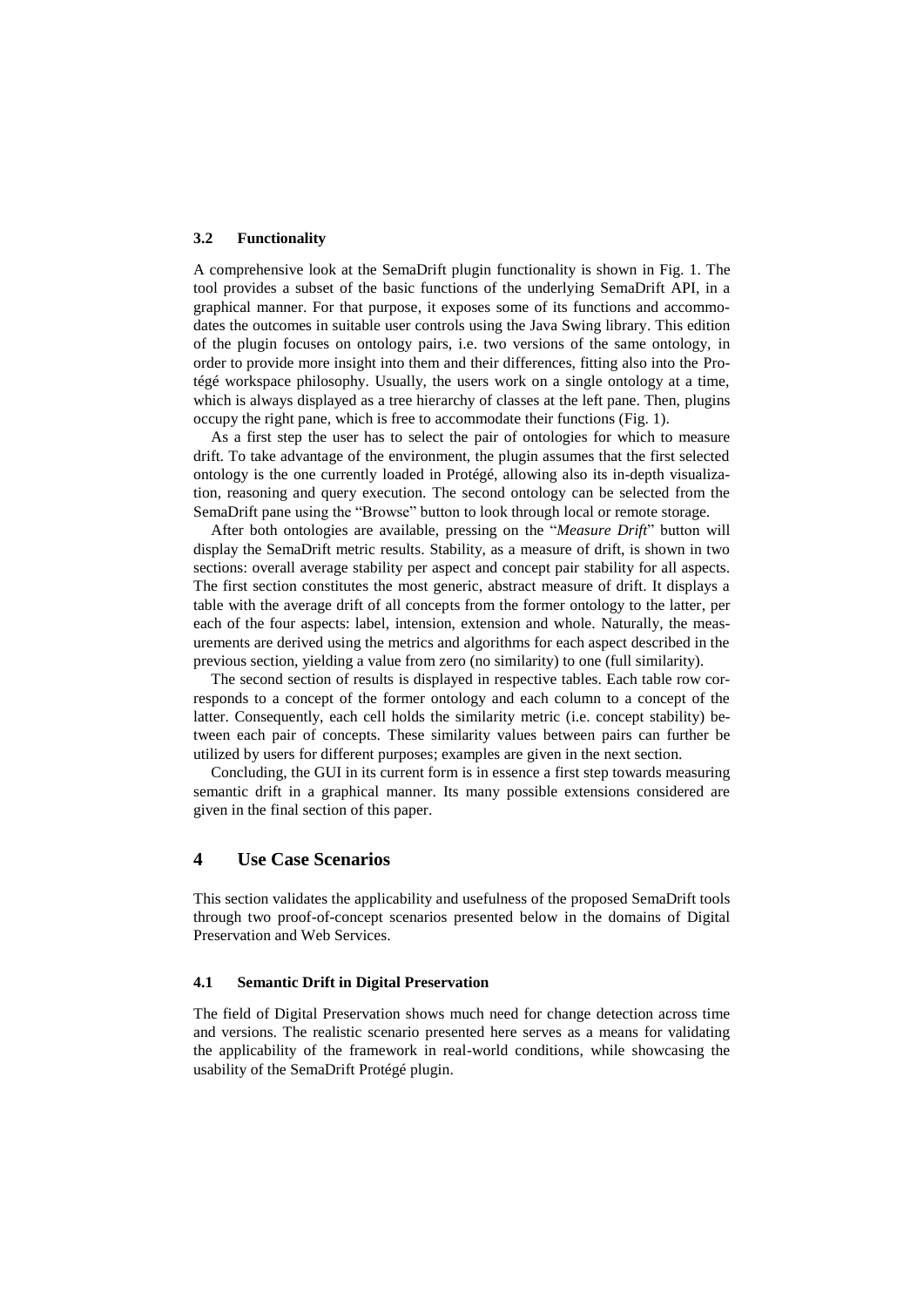For the scenario a dataset was synthesized based on a ten-year period (2003-2013) acquisition log of software-based artworks by Tate Galleries, London<sup>7</sup>. A set of ontologies were developed, one for each year in the decade, modelling the respective domain concepts based on the Software-Based Art ontology found in [16] and [17]. A key problem we wanted to address was to investigate whether the terms used for indexing the artworks (i.e. "*Computer-based Art*", "*Mixed-Media Art*" and "*Softwarebased Art*") refer to semantically similar or different notions. Thus, the ontologies of the dataset were loaded in SemaDrift and the outcomes of the proposed methods were visualized, yielding otherwise inaccessible insights about semantic drift across time.



<span id="page-4-0"></span>**Fig. 1.** SemaDrift Protégé plugin: The native tree hierarchy of the open ontology is shown on the left, while the plugin-provided content resides on the right, showing a second ontology to compare to, accompanied by the respective measurements.

Each pair of ontologies, either temporally consecutive or not, can be loaded and examined in SemaDrift. After examining all pairs in our scenario, here we showcase for simplicity only three concepts from the 2011 and 2012 versions on [Fig. 1.](#page-4-0) The minimum stability is noted in the Extensional aspect, by its low Average Concept Stability. Investigating further in Concept-per-Concept Stability, instances of *ComputerBased* art in 2011 are shared between *MixedMedia* and *SoftwareBased* in 2012, while some *MixedMedia* instances are now categorized as *SoftwareBased*.

<sup>7</sup> Partnership with TATE within the context of the PERICLES FP7 project provided realistic knowledge for the generated models.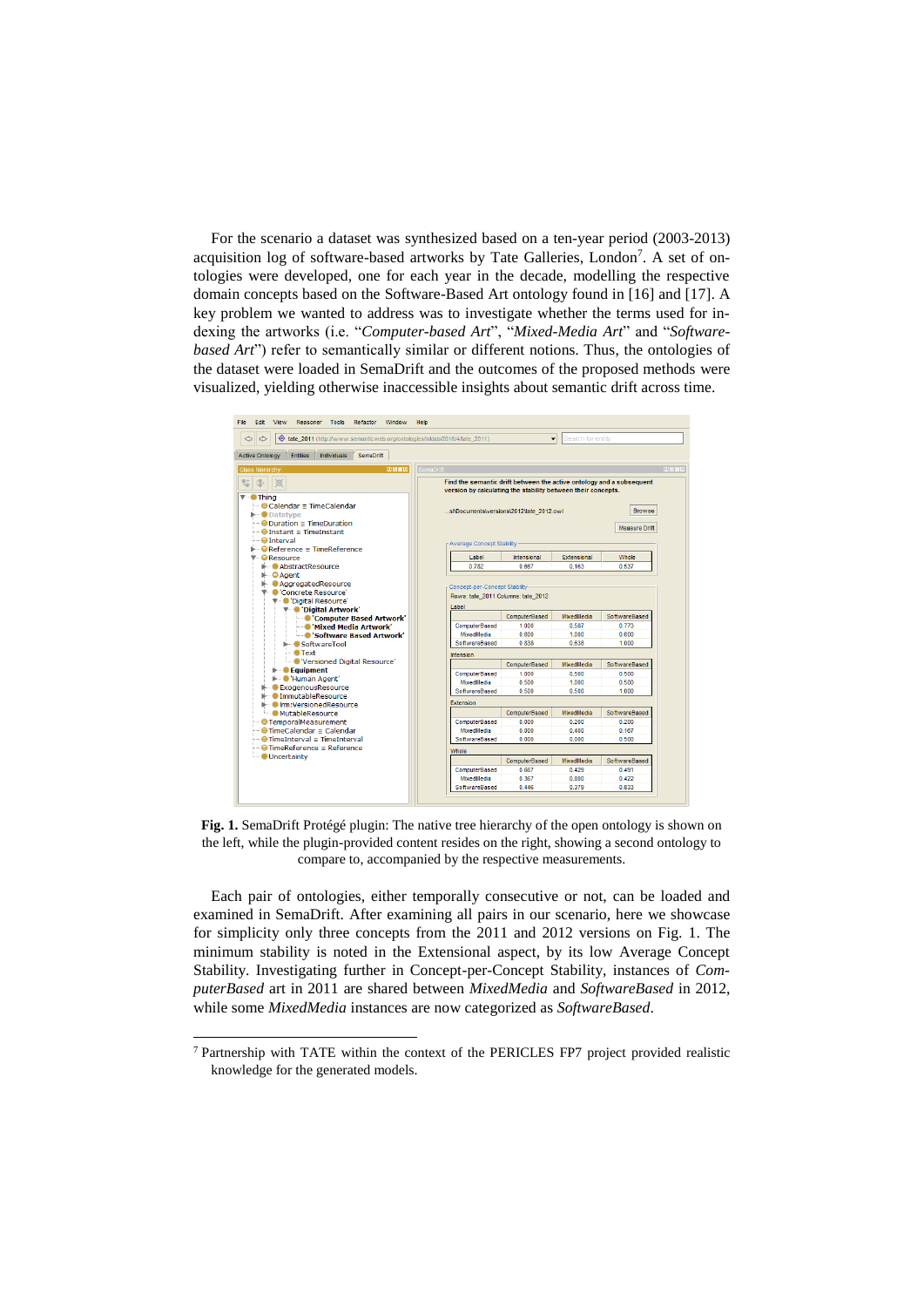The other aspects are in fact stable, bearing high values. Labels are unchanged across the matrix diagonal. The other values actually represent cross-concept similarity, which can be misinterpreted as drift; an issue that future identity-based methods can tackle. The same holds for Intension: properties are retained across versions, but also all three concepts are similar, as they share half of their properties (yielding 0.5 cross-concept similarity and an overall 0.667 average).

All in all, after inspecting the results together with the domain experts from Tate, we concluded that the proposed tool and methodology indeed capture the underlying terminology change, as certain results coincided with official Tate policies (e.g. total abandonment of using the term "Computer-based" after 2012).

#### **4.2 Semantic Drift in the Web Services Domain**

The second scenario uses versions 1.0 and 1.2 of the OWL-S ontology<sup>8</sup> for semantic markup of Web Services, in order to demonstrate the tool's scalability as well as its ability to quickly pinpoint semantic drifts in ontologies. In OWL-S, each service has a *Profile*, a *Grounding* and a *Process Model*. A critical piece of *Profile* metadata are operation IOPEs, defining its Input and Output information (e.g. credit card number and total price), Preconditions required to proceed with it (e.g. credit card clearance) and its Effects (e.g. transferring ownership of goods or granting access). In this scenario, the *Profile* ontology changes are immediately apparent in the SemaDrift plugin.

| Average Concept Stability      |                                        |                      |        |           |                |         |                |                       |   |
|--------------------------------|----------------------------------------|----------------------|--------|-----------|----------------|---------|----------------|-----------------------|---|
| Label<br>0.807                 |                                        | Intensional<br>0.139 |        |           | Extensional    |         | Whole<br>0.648 |                       |   |
|                                |                                        |                      |        |           | 1.000          |         |                |                       |   |
|                                |                                        |                      |        |           |                |         |                |                       |   |
| Concept-per-Concept Stability- |                                        |                      |        |           |                |         |                |                       |   |
|                                | Rows: Profile 1.0 Columns: Profile 1.2 |                      |        |           |                |         |                |                       |   |
| <b>Intension</b>               |                                        |                      |        |           |                |         |                |                       |   |
|                                | Condition                              | <b>Input</b>         | Output | Parameter | <b>Process</b> | Profile | Result         | <b>ServiceProfile</b> |   |
| <b>ConditionalEffect</b>       | 0.000                                  | 0.000                | 0.000  | 0.000     | 0.000          | 0.000   | 0.000          | 0.000                 | ▲ |
| ConditionalOutput              | 0.000                                  | 1.000                | 1.000  | 0.000     | 0.000          | 0.000   | 0.000          | 1.000                 |   |
| <b>Input</b>                   | 0.000                                  | 1.000                | 1.000  | 0.000     | 0.000          | 0.000   | 0.000          | 1.000                 |   |
| Parameter                      | 0.000                                  | 0.000                | 0.000  | 1.000     | 0.000          | 0.000   | 0.000          | 0.000                 |   |
| Precondition                   | 1.000                                  | 0.000                | 0.000  | 0.000     | 0.000          | 0.000   | 0.000          | 0.000                 |   |
| <b>Process</b>                 | 0.000                                  | 0.000                | 0.000  | 0.000     | 1.000          | 0.000   | 0.000          | 0.000                 |   |
| Profile                        | 0.000                                  | 0.000                | 0.000  | 0.000     | 0.000          | 0.200   | 0.000          | 0.000                 |   |
| ServiceCategory                | 0.000                                  | 0.000                | 0.000  | 0.000     | 0.000          | 0.000   | 0.000          | 0.000                 | ۰ |

<span id="page-5-0"></span>**Fig. 2.** Average concept and concept-per-concept intension stability for OWL-S, 1.0 vs 1.2.

As [Fig. 2](#page-5-0) shows, average concept drift originates from intension, which is investigated further. No instances exist for measuring extension, and labels changed only slightly. Some concepts vanished (e.g. *ConditionalEffect*, *ServiceCategory*) and some stayed the same (symmetrical concepts *Process*, *Parameter*). However, changes were detected in *Profile*, which bears altered properties and *Precondition*, which migrated to *Condition*. Other concepts present full stability simply because they bear no properties (marked as gray, while the remaining non-zero entries are marked in yellow).

<sup>8</sup> OWL-S ontology: https://www.w3.org/Submission/OWL-S/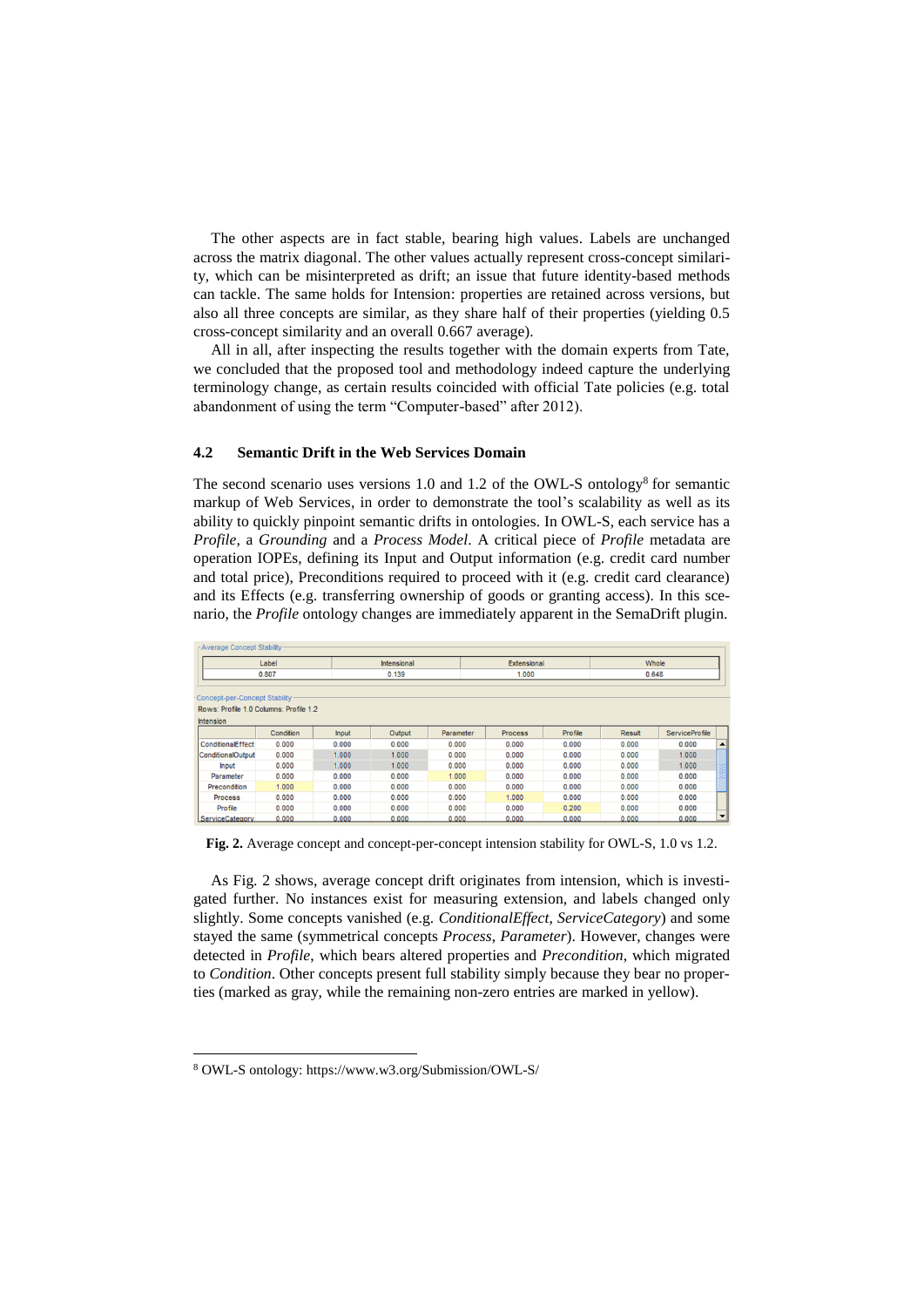## **5 Conclusions and Future Work**

This paper presented a Protégé plugin for measuring semantic change in terms of concept drift. Based on state-of-the-art notions, methods for measuring label, intensional, extensional and whole (total) drift have been adapted, optimized and implemented in the SemaDrift open source software library. The proposed domainindependent, cross-platform software tool was integrated with the popular Protégé platform, enriching its multi-purpose knowledge engineering environment with semantic drift measurement capabilities, as showcased through two proof-of-concept scenarios, in Digital Preservation and semantic markup for Web Services.

SemaDrift shows much room for future improvement. The chain of ontology versions to compare to, which is currently only limited to two, will be increased using more GUI controls. Combined with visualization capabilities, the user will be able to view entire morphing chains effortlessly, targeting long-term investigation. While now the method does not require further input to pinpoint identities, users could do so in the future, yielding a series of identity-based metrics which could be more valuable in certain cases. Finally, a standalone desktop application is planned to allow this level of flexibility at the GUI level as well as to appeal to a wider audience.

## **6 Acknowledgements**

This research received funding by the European Commission Seventh Framework Programme under Grant Agreement Number FP7-601138 PERICLES.

#### **References**

- 1. Tury, M., Bieliková, M.: An approach to detection ontology changes. In: Workshop proceedings of the sixth international conference on Web engineering - ICWE '06. p. 14. ACM (2006).
- 2. Wang, S., Schlobach, S., Klein, M.: Concept drift and how to identify it. J. Web Semant. 9, 247–265 (2011).
- 3. Uschold, M.: Creating, integrating and maintaining local and global ontologies. In: Proceedings of the First Workshop on Ontology Learning (OL-2000) in conjunction with the 14th European Conference on Artificial Intelligence (ECAI 2000), Berling, Germany.
- 4. Pareti, P., Klein, E., Barker, A.: A Linked Data Scalability Challenge: Concept Reuse Leads to Semantic Decay. In: Proceedings of the ACM Web Science Conference. ACM Press-Association for Computing Machinery (2016).
- 5. Yildiz, B.: Ontology Evolution and Versioning. Tech. Report, TU Vienna. (2006).
- 6. Stojanovic, L., Maedche, A., Motik, B., Stojanovic, N.: User-driven ontology evolution management. Knowl. Eng. Knowl. Manag. Ontol. Semant. Web. 133–